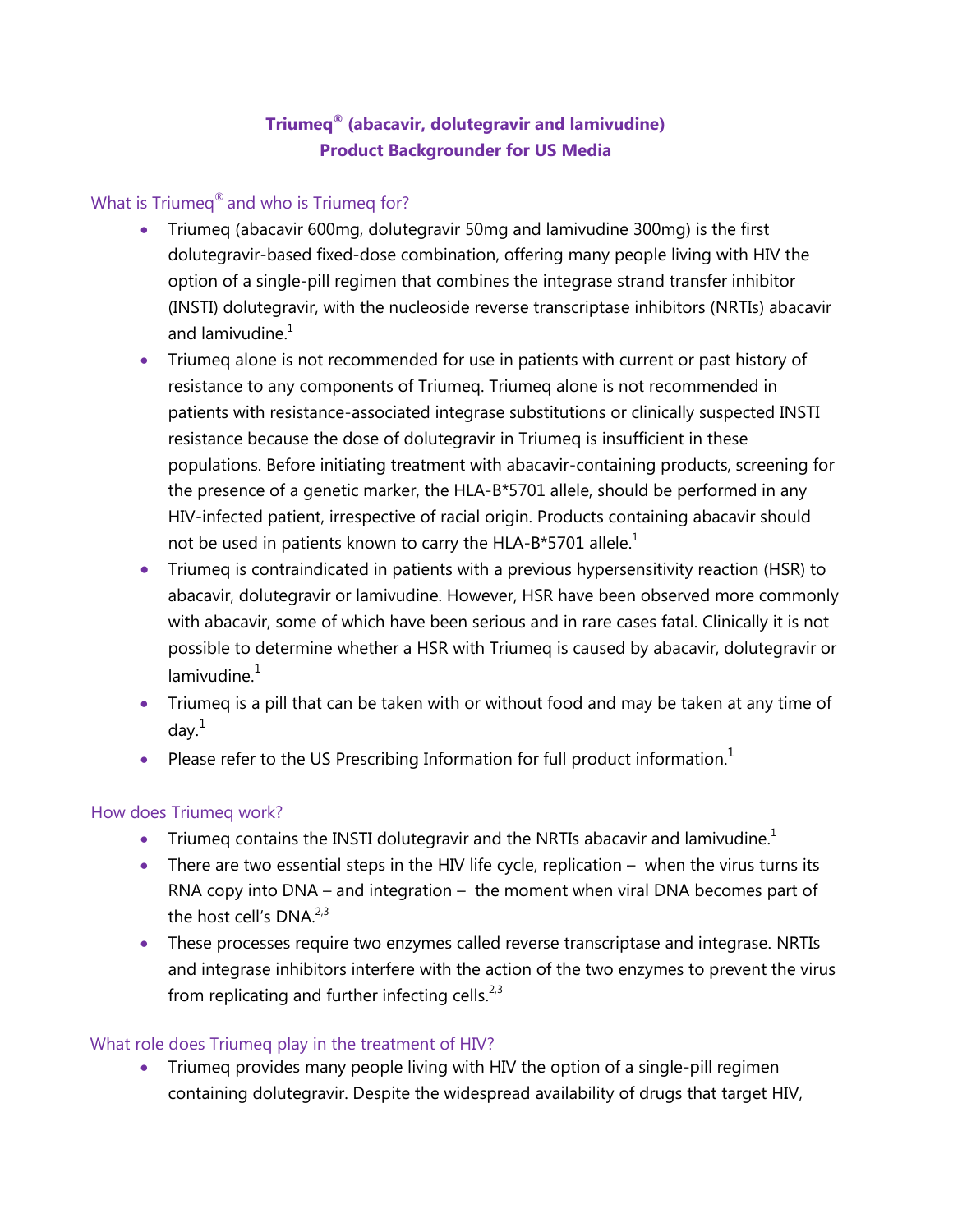both in the US and the EU, only between 52% and 58% of people living with HIV are satisfied with the tolerability of their current regimen, signifying the continued need for new treatment options for people living with HIV.<sup>4,5</sup>

 ViiV Healthcare is committed to delivering advances in care and new treatment options to physicians and people living with HIV. Although single-pill regimens have been available to people living with HIV for some time, Triumeq is the first single-pill regimen containing dolutegravir.

## Which clinical trials supported the approval of Triumeq?

- <span id="page-1-1"></span><span id="page-1-0"></span> The FDA approval is based primarily upon data from two clinical trials:
	- o the Phase III study (SINGLE) of treatment-naïve adults, conducted with dolutegravir and abacavir/lamivudine as separate pills $67$
	- o a bioequivalence study of the fixed-dose combination of abacavir, dolutegravir and lamivudine when taken as a single pill compared to the administration of dolutegravir and abacavir/lamivudine as separate pills. $^{8}$
- <span id="page-1-2"></span>• In the SINGLE study, a non-inferiority trial with a pre-specified superiority analysis, more patients were undetectable (HIV-1 RNA <50 copies/mL) in the dolutegravir and abacavir/lamivudine arm (the separate components of Triumeq) than in the Atripla<sup>®†</sup> (efavirenz, emtricitabine and tenofovir) arm, the most commonly used single-pill regimen. The difference was statistically significant and met the pre-specified test for superiority. The difference was driven by a higher rate of discontinuation due to adverse events in the Atripla arm. $6,7$  $6,7$ 
	- o At 96 weeks, 80% of participants on the dolutegravir-based regimen were virologically suppressed compared to 72% of participants on Atripla. Grade 2-4 treatment emergent adverse reactions occurring in 2% or more participants taking the dolutegravir-based regimen were insomnia (3%), headache (2%) and fatigue  $(2\%)$ .<sup>[7](#page-1-1)</sup>
- The bioequivalence study evaluated Triumeq (abacavir, dolutegravir and lamivudine) when taken as a single pill compared to the administration of dolutegravir and abacavir/lamivudine as separate pills. The study was performed according to the usual methods for this type of study. $8<sup>8</sup>$  $8<sup>8</sup>$ 
	- o Bioequivalence was demonstrated between the Triumeq single pill and the separate co-administered tablet formulations of dolutegravir and abacavir/lamivudine[.](#page-1-2)<sup>8</sup>
	- o Additionally, the effect of food on the plasma pharmacokinetics of the single pill components, abacavir, dolutegravir and lamivudine, was similar to food effects observed with dolutegravir plus abacavir/lamivudine, indicating that the Triumeq single pill may be taken with or without food[.](#page-1-2) $^{8}$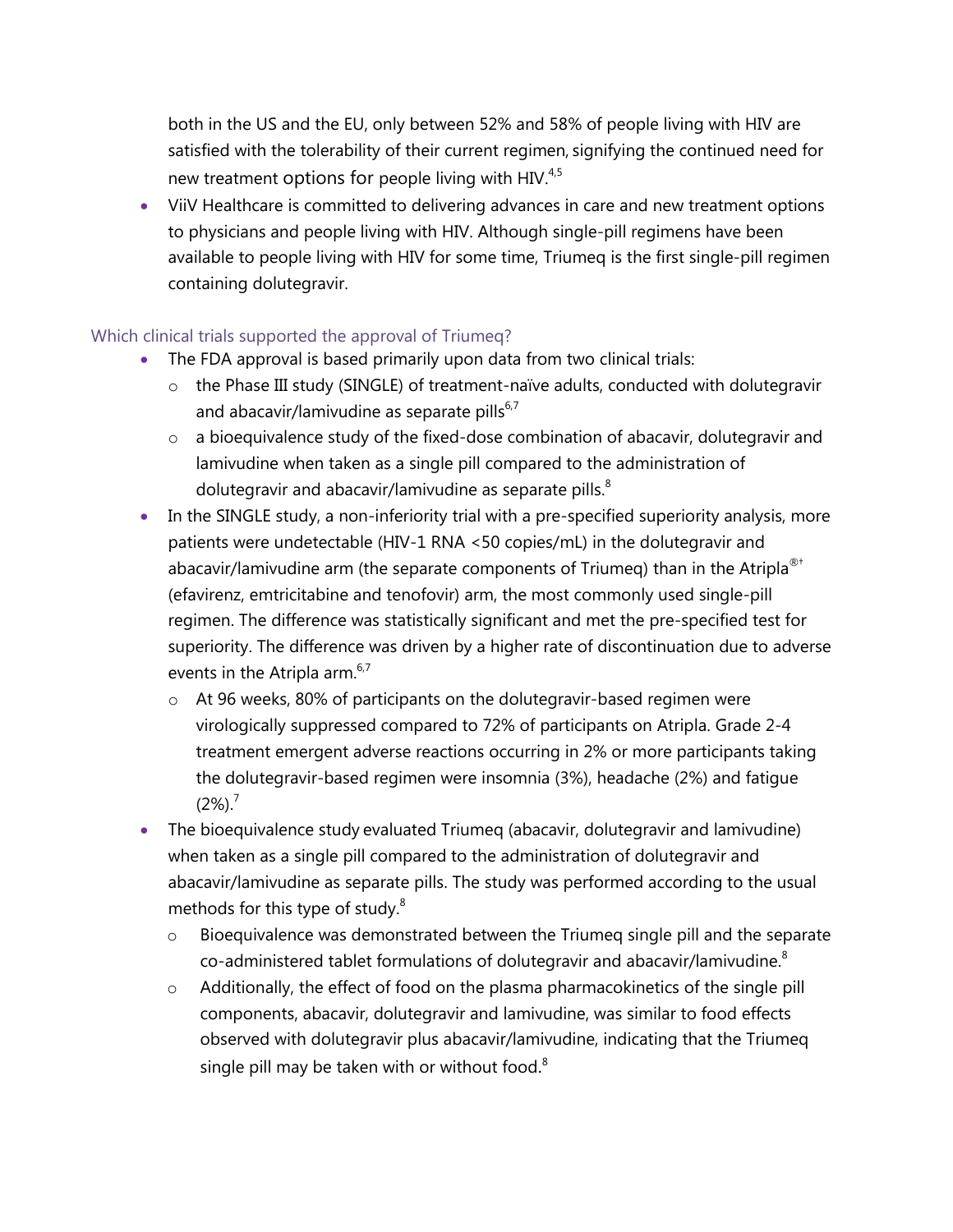# **Important Safety Information (ISI) for Triumeq® (abacavir, dolutegravir and lamivudine) tablets**

The following ISI is based on the Highlights section of the Prescribing Information for Triumeq. Please consult the full Prescribing Information for all the labeled safety information for Triumeq.

# **BOXED WARNING: RISK OF HYPERSENSITIVITY REACTIONS, LACTIC ACIDOSIS AND SEVERE HEPATOMEGALY AND EXACERBATIONS OF HEPATITIS B**

# **See full Prescribing Information for complete boxed warning.**

- Serious and sometimes fatal hypersensitivity reactions have been associated with abacavircontaining products.
- Hypersensitivity to abacavir is a multi-organ clinical syndrome.
- $\bullet$  Patients who carry the HLA-B\*5701 allele are at high risk for experiencing a hypersensitivity reaction to abacavir.
- Discontinue Triumeq as soon as hypersensitivity reaction is suspected. Regardless of HLA-B\*5701 status, permanently discontinue Triumeq if hypersensitivity cannot be ruled out, even when other diagnoses are possible.
- Following a hypersensitivity reaction to abacavir, NEVER restart Triumeq or any other abacavir-containing product.
- Lactic acidosis and severe hepatomegaly with steatosis, including fatal cases, have been reported with the use of nucleoside analogues.
- Severe acute exacerbations of hepatitis B have been reported in patients who are coinfected with Hepatitis B Virus (HBV) and Human Immunodeficiency Virus (HIV)-1 and have discontinued lamivudine, a component of Triumeq. Monitor hepatic function closely in these patients and, if appropriate, initiate anti-hepatitis B treatment.

# **CONTRAINDICATIONS**

- Presence of HLA-B\*5701 allele.
- Previous hypersensitivity reaction to abacavir, dolutegravir or lamivudine.
- Co-administration with dofetilide.
- Moderate or severe hepatic impairment.

## **WARNINGS AND PRECAUTIONS**

• Patients with underlying hepatitis B or C may be at increased risk for worsening or development of transaminase elevations with use of Triumeq. Appropriate laboratory testing prior to initiating therapy and monitoring for hepatotoxicity during therapy with Triumeq is recommended in patients with underlying hepatic disease such as hepatitis B or C.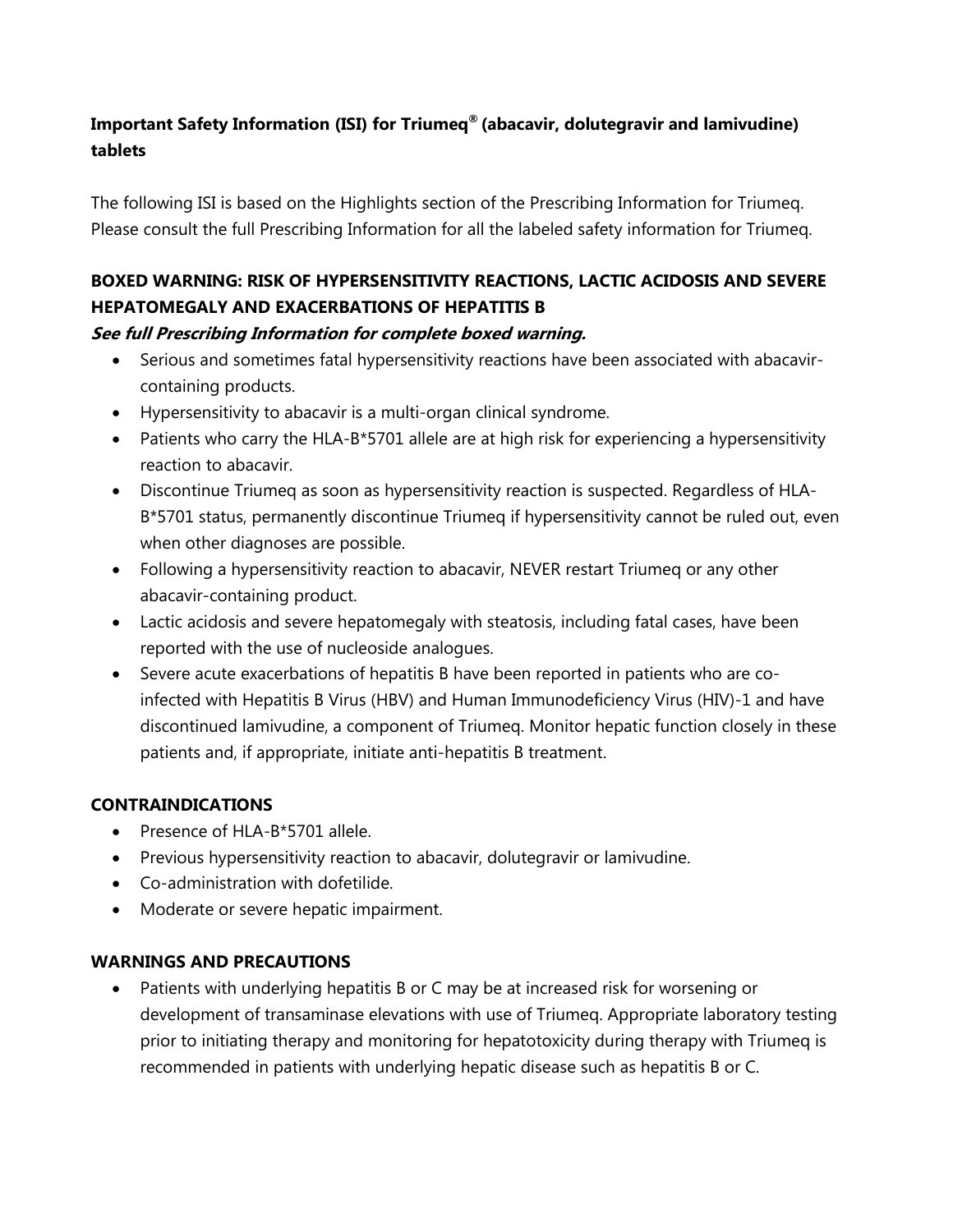- Hepatic decompensation, some fatal, has occurred in HIV-1/Hepatitis C Virus (HCV) coinfected patients receiving combination antiretroviral therapy and interferon alfa with or without ribavirin. Discontinue Triumeq as medically appropriate and consider dose reduction or discontinuation of interferon alfa, ribavirin or both.
- Immune reconstitution syndrome and redistribution/accumulation of body fat have been reported in patients treated with combination antiretroviral therapy.
- Administration of Triumeq is not recommended in patients receiving other products containing abacavir or lamivudine.

## **ADVERSE REACTIONS**

The most commonly reported ( $\geq$ 2%) adverse reactions of at least moderate intensity in treatmentnaïve adult subjects receiving Triumeq were insomnia (3%), headache (2%) and fatigue (2%).

# **DRUG INTERACTIONS**

Co-administration of Triumeq with other drugs can alter the concentration of other drugs, and other drugs may alter the concentrations of Triumeq. The potential drug-drug interactions must be considered prior to and during therapy.

## **USE IN SPECIFIC POPULATIONS**

- **Pregnancy:** Triumeq should be used during pregnancy only if the potential benefit justifies the potential risk.
- **Nursing mothers:** Breastfeeding is not recommended due to the potential for HIV transmission.
- Triumeq is not recommended in patients with creatinine clearance of less than 50 mL per min.
- If a dose reduction of abacavir, a component of Triumeq, is required for patients with mild hepatic impairment, then the individual components should be used.

## Contact Information

| ViiV Global Media enquiries:           | Sébastien Desprez              | +44 7920 567 707                    |
|----------------------------------------|--------------------------------|-------------------------------------|
| ViiV US Media enquiries:               | Marc Meachem                   | +1 919 483 8756                     |
| <b>GSK Global Media enquiries:</b>     | David Daley<br>Melinda Stubbee | +44 20 8047 5502<br>+1 919 483 2510 |
| <b>GSK Analyst/Investor enquiries:</b> | Ziba Shamsi                    | +44 (0) 20 8047 5543                |